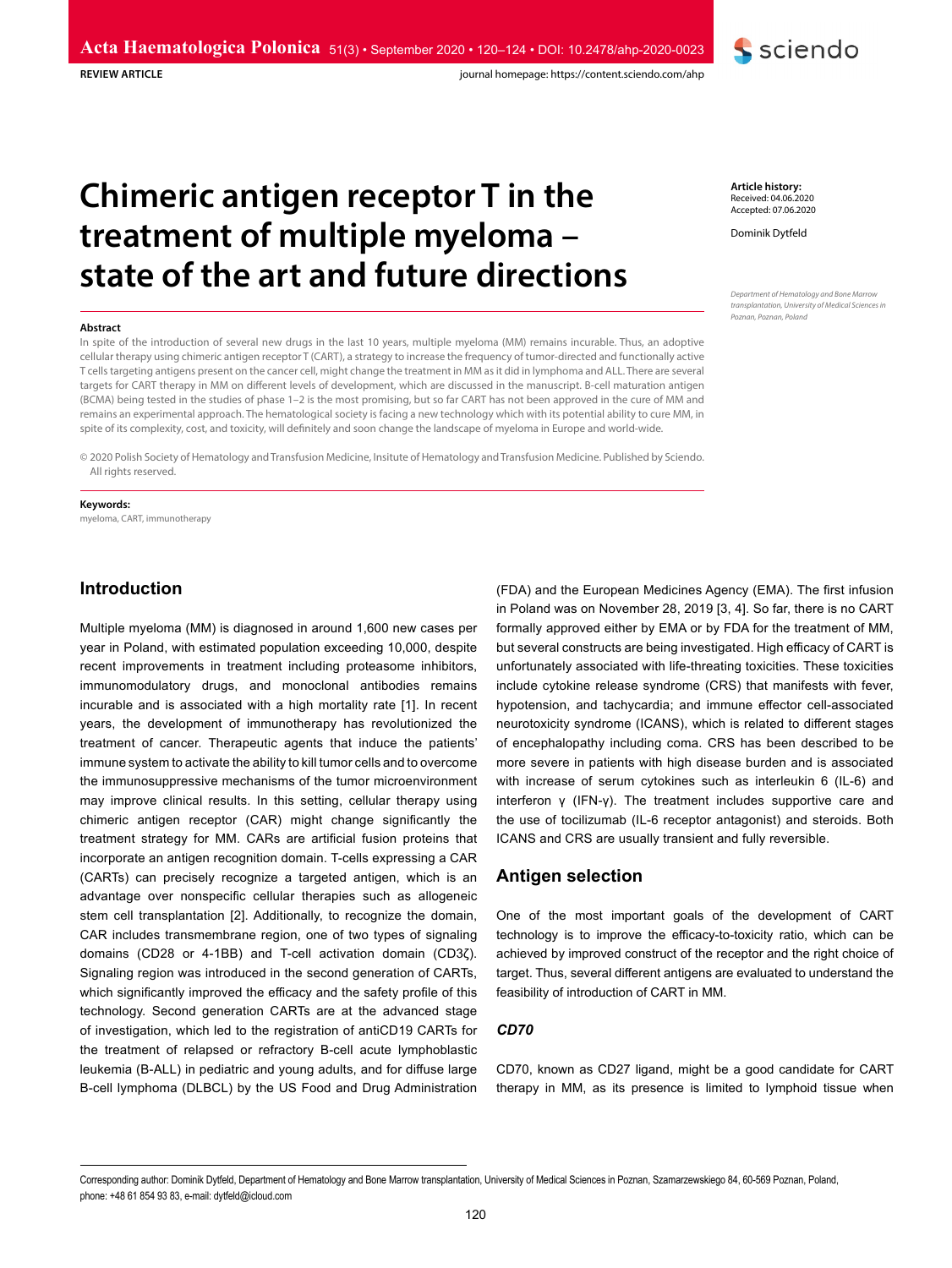administered. It is under investigation as a target in MM but has not been used in the clinical setting yet [5].

#### *CD56*

CD56 is surface glycoprotein mediating cell to matrix interactions. The construct of CART using CD56 as a target was assessed in preclinical studies; however, its potential neurotoxicity is a significant limitation to further studies [6].

## *CD38*

CD38 is a transmembrane glycoprotein playing a significant role in cell adhesion and calcium metabolism. It is expressed on B cells, plasma cells, as well as natural killer (NK) cells and T cells. It is also present on prostate, muscles, and red blood cells. Despite the presence of CD38 on hematopoietic cells, due to the high efficacy of daratumumab and isatuximab (monoclonal antibodies with specificity to CD38), proven in clinical studies in MM, this antigen is a target for CART constructed with caspase-9 suicide gene and it is under investigation in preclinical setting [7].

## *CD138*

CD138, known as syndecan-1, is heparin-sulfate proteoglycan present on plasma cells. Its expression on resistant cells is higher in newly diagnosed MM is the notable important characteristic. CART anti-CD138 was tested in phase 1 study in 6 patients with advanced disease. Four of them achieved stable disease (SD) and 1 progression (PD). Toxicity of the treatment was limited [8, 9].

#### *CD19*

Several studies suggested the significant role of cancer stem cells in the mechanism of the resistance in MM. It is postulated that CD138- CD45+CD19+CD20+ cells may elevate MM colonies and are considered as MM stem cells. Taking that into consideration, CART against CD19 was used in patients who failed to respond to high-dose therapy (autologous peripheral stem cell transplantation [auto-PBSCT]). Approximately 12–14 days after the second auto-PBSCT, 5 × 107 anti-CD19 autologous CART were infused. Out of 12 patients enrolled for the study, 10 patients who received CART have progressed with median progression-free survival (PFS) of 185 days [10].

#### *Kappa light chain*

Since some of the MM cells expressed light chains on the cell surface, construct of CART directed against kappa was used in phase 1 study in patients with relapsed/refractory MM (RRMM). Such construct was used in 7 patients with active MM. In those, 3 of them received salvage chemotherapy within 4 weeks before CART infusion, whereas those who did not receive chemotherapy and had lymphocyte count above 500/µl received cyclophosphamide. The best response was SD in 4 and PD in 3 patients [11].

#### *Signaling lymphocyte-activating molecule F7*

One of the most promising molecules targeted for immunotherapy is signaling lymphocyte-activating molecule F7 (SLAMF7), known also as a CD319 or CS1. It is present on the surface of plasma cells, dendritic cells, NK, and T cells [12]. As elotuzumab – monoclonal antibody directed against this antigen showed good results in combination with lenalidomide and pomalidomide in RRMM, this antigen is under investigation as a target for CART. An argument for such construct is lack of expression of SLAMF7 on non-hematological cells. In phase 1–2 study, CART against SLAMF7 with sleeping beauty transposon that can be stopped by rimiducin is investigated in RRMM (clinicaltrial.gov identifier: NCT03958656).

## *B-cell maturation antigen*

B-cell maturation antigen (BCMA, also named TNFRSF17 or CD269) belongs to the family of tumor necrosis factors. It is present on plasma cells, but not on hematopoietic stem cells. Considering the strong expression of the BCMA on malignant plasma cells and its important mechanism of action, BCMA represents an ideal therapeutic target for CART therapy. In fact, the majority of CART constructs tested in clinical trials in MM are targeting BCMA.

There are two most advanced CARTs against BCMA in MM, which seem to be close to registration, which is expected by 2021: the first is bb2121 developed by Celgene/BMS and the second is JNJ-4528 by Janssen. Both are second generation CARTs but have slightly different design–bb2121 has one binding domain, whereas JNJ4528 has two (Fig. 1), which might have an impact on their efficacy and safety profile.

Bb2121 was investigated in phase 1 study with different doses of CART (50–800  $\times$  10 $^{\circ}$  cells). All 33 patients had previously received both bortezomib and lenalidomide, and 79% were exposed to bortezomib, carfilzomib, lenalidomide, pomalidomide, and daratumumab. A total of 26 patients (79%) were refractory to both a proteasome inhibitor and an immunomodulatory agent; 6 patients (18%) were refractory to bortezomib, carfilzomib, lenalidomide, pomalidomide, and daratumumab. After 6.2 months of observation, 85% of the patients achieved an objective response (at least SD). A total of 6 out of 15 patients who reached complete response have relapsed. The median PFS was 11.8 months for the active dose (150–800) and 2.7 for inactive dose (50), and the curve did not achieve plateau phase. All 16 patients who had a response (partial response or better) and who could be evaluated for minimal residual disease (MRD) had MRD-negative status with a sensitivity 10<sup>-4</sup>. Hematologic toxicities were the most common events of grade (G) 3 or higher, including neutropenia (in 85% of the patients), leukopenia (in 58%), anemia (in 45%), and thrombocytopenia (in 45%). Around 76% had CRS, but mostly low grade. G3 (not seen in G4 or 5) was present in 2 patients only. ICANS was seen in 14 patients (42%), mostly G3. Only one patient experienced G4 reversible neurotoxicity [13]. In the phase 2 study that was assessing efficacy of bb2121 (KarMMA study) in 140 patients with RRMM in different doses (150–  $450 \times 10^6$  cells) at least partial response (PR) was seen in 73.4% patients. The point of significance is the response was better in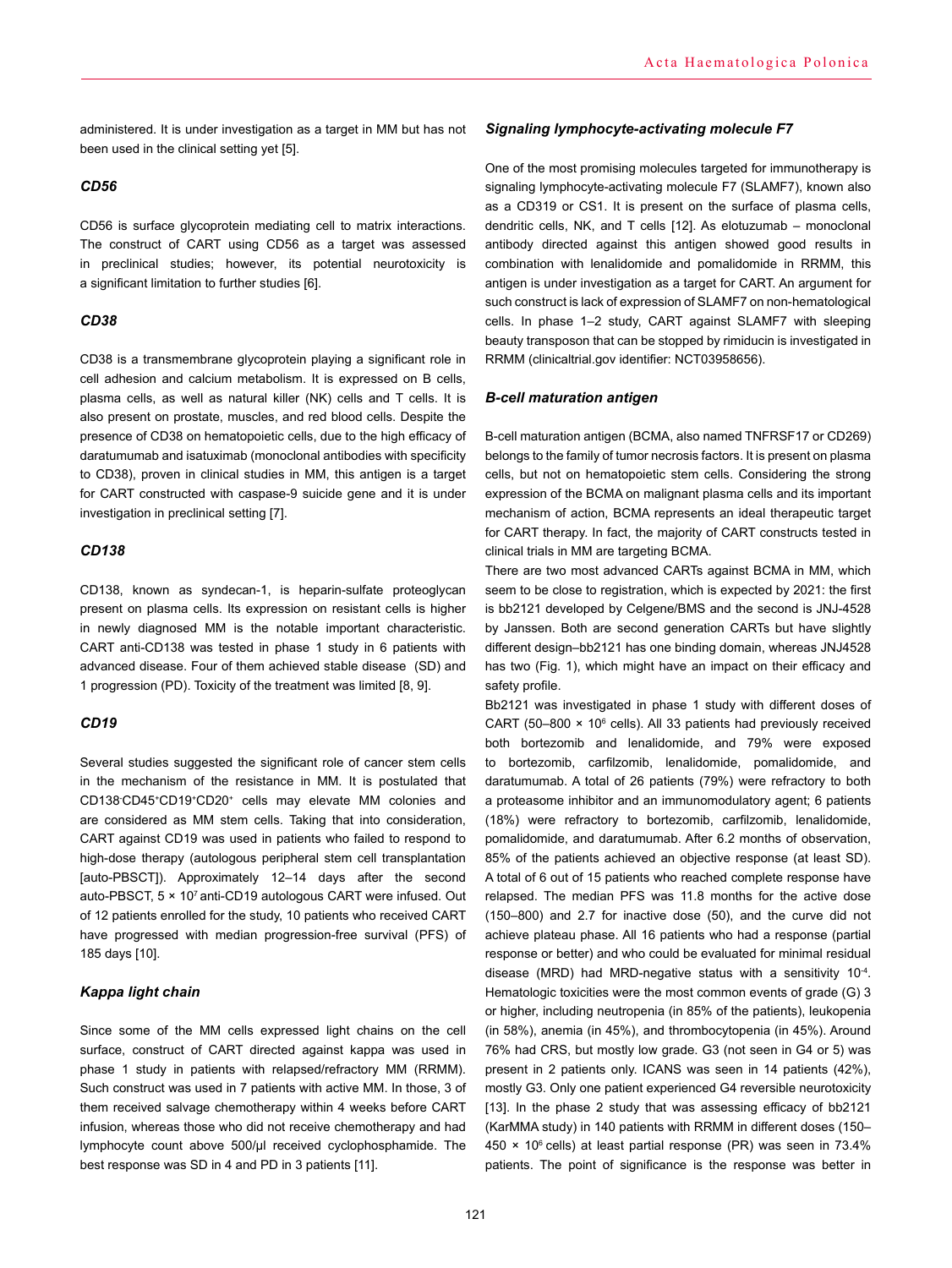

#### *Fig. 1. The scheme of bb2121 and JNN4528 constructs*

higher doses (ORR for 150  $\times$  10 $^{\rm 6}$  was 50%, 68.6% for 300  $\times$  10 $^{\rm 6}$ , and 81.5 for 450  $\times$  10 $^{\circ}$ ). In another study, bb2121 was remodeled by the introduction of P13K inhibitor to enrich the drug product for memory-like T cells called as bb21217. After treatment of bb21217, 13 out of 22 patients developed mild CRS and only 1 developed G3. Five patients experienced ICANS but only one in G3 and one G4. Out of the evaluable 18 patients, 15 (83%) patients had response but eventually only 6 of them progressed [14].

A first-in-human phase 1 study (LEGEND-2) conducted in China of LCAR-B38M, an identical CAR to JNJ-4528, showed high overall response and manageable safety in 74 patients with RR MM. This construct is being assessed in phase 1b/2 CARTITUDE-1 study conducted in the US. Patients who were enrolled to this study had received a median of 5 (range 3–18) prior lines of treatment, 88% were triple-refractory to a proteasomes' inhibitor, immunomodulatory drug, and anti-CD38 antibody, 72% were penta-exposed, and 36%

were penta-refractory. With a median follow-up of 3 months, an overall response rate of 91% was observed, with 4 stringent complete responses (sCRs), 2 CRs, 7 very good partial responses, and 6 PRs. Of the 15 evaluable patients, 10 were MRD-negative at the  $10^{-5}$ sensitivity level, 2 at the  $10<sup>-4</sup>$  sensitivity level, and 3 had unidentified clones. No patient had progressed at the time of data cutoff. Most frequently reported adverse events were CRS (88%), neutropenia (80%), anemia (76%), and thrombocytopenia (72%). CRS was mostly mild (G1-2). There was one case of G3 CRS and one G5 at day 99, which raised from G4. Three patients developed ICANS: two in G1 and G3, which resolved within 2 days [15]. Common concerns regarding whether soluble BCMA present in serum might affect the efficacy anti-BCMA CART turned out to be not true. No correlation between expression of BCMA and response was noticed is what the most important observation is in both studies. Short summary of both studies is shown in table I.

|                                                | bb2121                                                                                                                                                  | <b>JNJ-4528</b>                                                             |
|------------------------------------------------|---------------------------------------------------------------------------------------------------------------------------------------------------------|-----------------------------------------------------------------------------|
| Investigator                                   | Raje 2019                                                                                                                                               | Madduri 2019                                                                |
| Number of patients                             | 33                                                                                                                                                      | 33                                                                          |
| Number of antigen-binding domains              |                                                                                                                                                         | 2                                                                           |
| Median of number of prior therapies with range | $7(3-23)$                                                                                                                                               | $5(3-18)$                                                                   |
| Lymphodepletion                                | FluCy                                                                                                                                                   | FluCy                                                                       |
| Number of cells infused                        | 4 different doses<br>(dose escalation phase)<br>$50 \times 10^6$ cells<br>$150 \times 10^6$ cells<br>$450 \times 10^6$ cells<br>$800 \times 10^6$ cells | Targeted dose: $0.75 \times 10^6$ cells/kg with range $0.5-1.0 \times 10^6$ |
| Bridging therapy allowed                       | Yes                                                                                                                                                     | Yes                                                                         |
| $PR + VGPR + CR$                               | 73% (all doses)<br>83% (150-800 × 10 <sup>6</sup> cells)                                                                                                | 91%                                                                         |
| $CRS \geq G3$                                  | 2 <sub>G3</sub>                                                                                                                                         | 1 G3                                                                        |
| $ICANS \geq G3$                                | 1 G3                                                                                                                                                    | 1 G3 and 1 G5                                                               |

*FluCy – fludarabine and cyclophosphamide; PR — partial response; VGPR – very good partial response; CR – complete response; CRS – cytokine release syndrome; G – grade; ICANS – immune effector cell-associated neurotoxicity syndrome*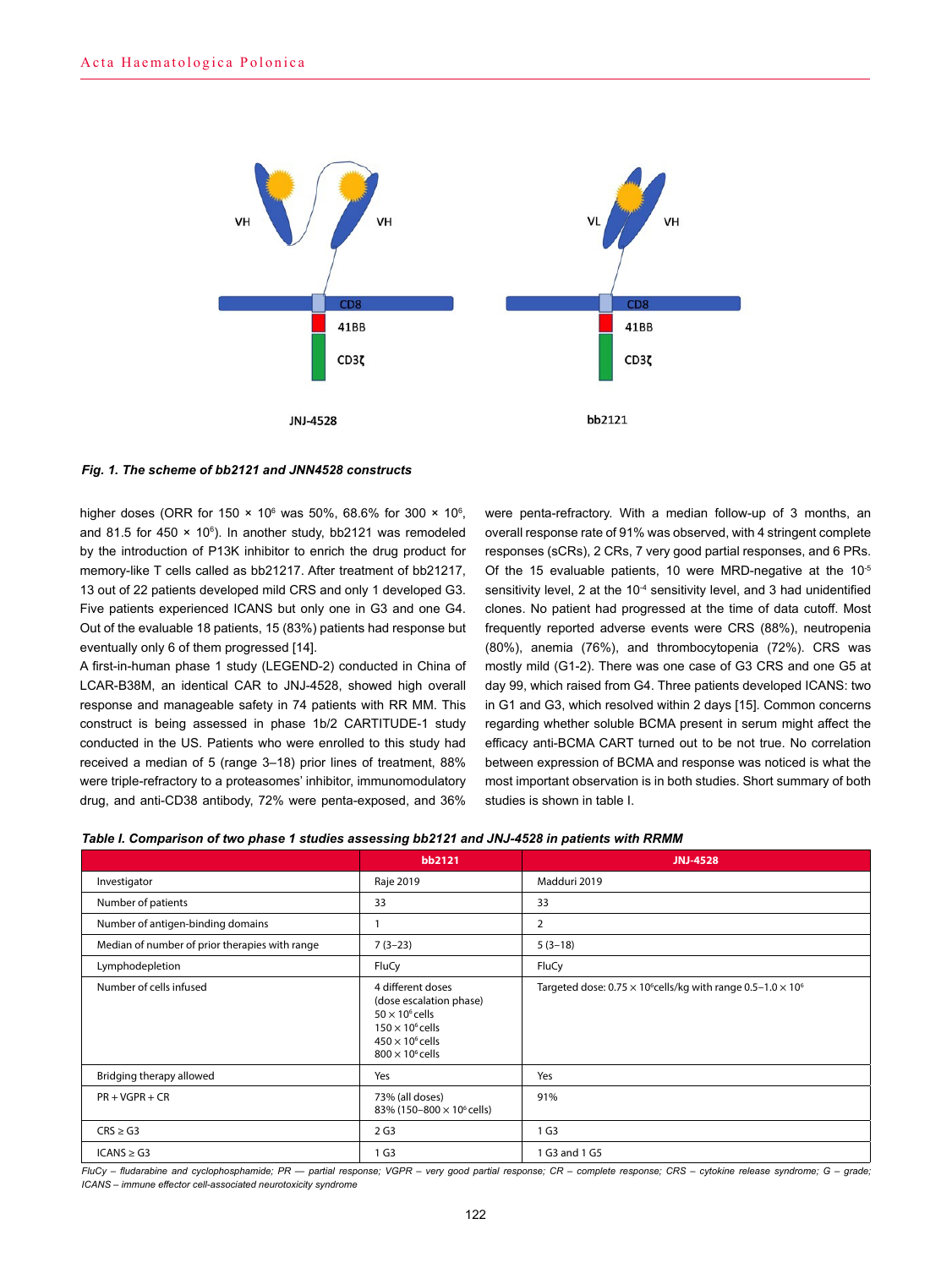CARTs directed against BCMA are also being tested with gamma secretase inhibitor to increase BCMA expression on MM cells. In phase 1 study, 7 out of 8 enrolled for the study, who were eligible for evaluation, achieved at least PR and 5 out of 6 achieved MRD negativity. One patient died due to CRS [16].

# **Biclonal CART**

Another way to improve efficacy is to combine two CARTs or use biclonal designs. The first approach was tested with anti-CD19 and anti-BCMA CARTs that were infused sequentially in 28 patients with RRMM. In all, 92% achieved at least PR, with median PFS of 8 months and median overall survival (OS) was 16 months. The treatment was well tolerated [17]. Biclonal constructs (anti-CD19 and BCMA) were tested in phase 1 study. All 5 patients that received it responded with no significant side effects (mild CRS was seen in 2 cases, no ICANS was observed) [18].

# **Summary and future directions**

CART in MM is an emerging strategy that will definitely change the landscape of MM treatment in the near future. Available data on efficacy of CART in MM is limited mostly to one antigen (BCMA), with relatively short observation. Results so far are very promising in terms of unforeseen overall response rate reaching 90% in very advanced disease and toxicity much lower than that seen in lymphomas. Unfortunately, PFS curves do not reach plateau phase and thus CART, at least as of now, cannot be considered as curative method in MM. Definitely more data is needed to define the role of CART in the strategy of MM treatment. CART technology is being developed both in the research labs by improving CART constructs,

**References**

- [1] Dytfeld D, Gałązka-Sobotka M, Giannopoulos K, et al. Szpiczak plazmocytowy. Ocena jakości informacyjnej rejestru kontraktowego. 2019. https://zdrowedane.nfz.gov.pl/course/view.php?id=55.
- [2] Mikkilineni L, Kochenderfer JN. Chimeric antigen receptor T-cell therapies for multiple myeloma. Blood 2017;130:2594–602.
- [3] Dytfeld D, Łojko-Dankowska A, Matuszak M, et al. Road to clinical implementation of CAR-T technology in Poznań. Acta Haematol Pol 2020;51:24–8.
- [4] Styczyński J. Where dreams come true: CAR-T cell therapy in Poland! Acta Haematol Pol 2020;51:1.
- [5] McEarchern JA, Smith LM, McDonagh CF, Klussman K, et al. Preclinical characterization of SGN-70, a humanized antibody directed against CD70. Clin Cancer Res 2008;14:7763–72.
- [6] Benjamin R, Condomines M, Gunset G, Sadelain M. Abstract 3499: CD56 targeted chimeric antigen receptors for immunotherapy of multiple myeloma. Cancer Res 2012;72:3499.
- [7] Drent E, Groen RWJ, Noort WA, et al. Pre-clinical evaluation of CD38 chimeric antigen receptor engineered T cells for the treatment of multiple myeloma. Haematologica 2016;101:616–25.

as well as in the clinic by finding an optimal way to use it – probably in earlier stages of the disease with possible intention to treat. There are plenty of unanswered questions, but more than 70 recruiting studies focused on CART in MM, in different stages of the disease, in different construct including bi- and trispecific CARs will answer at least some of them. It should be kept in mind that CART is by far one of the most expensive therapies for hematologic malignancies, which needs to be included in long-term health policy planning. There is a strong interest in MM society as how, where, and on whom the CART therapy will be used. For sure academic studies on CART in MM are needed [19].

### *Authors' contributions*

DD – the only author.

#### *Conflict of interest*

The author declares no conflict of interest related to this paper.

#### *Financial support*

None.

### *Ethics*

The work described in this article has been carried out in accordance with The Code of Ethics of the World Medical Association (Declaration of Helsinki) for experiments involving humans; EU Directive 2010/63/ EU for animal experiments; Uniform requirements for manuscripts submitted to biomedical journals.

- [8] Sun C, Mahendravada A, Ballard B, et al. Safety and efficacy of targeting CD138 with a chimeric antigen receptor for the treatment of multiple myeloma. Oncotarget 2019;10:2369–83.
- [9] Guo Y, Wang Y, Han W. Chimeric antigen receptor-modified T cells for solid tumors: challenges and prospects. J Immunol Res 2016;2016:3850839.
- [10] Garfall AL, Stadtmauer EA, Maus MV, et al. Pilot study of anti-CD19 chimeric antigen receptor T cells (CTL019) in conjunction with salvage autologous stem cell transplantation for advanced multiple myeloma. Blood 2016;128:974.
- [11] Ramos CA, Savoldo B, Torrano V, et al. Clinical responses with T lymphocytes targeting malignancy-associated κ light chains. J Clin Invest 2016;126:2588–96.
- [12] Hsi ED, Steinle R, Balasa B, et al. CS1, a potential new therapeutic antibody target for the treatment of multiple myeloma. Clin Cancer Res 2008;14:2775–84.
- [13] Raje N, Berdeja J, Lin Y, et al. Anti-BCMA CAR T-cell therapy bb2121 in relapsed or refractory multiple myeloma. N Engl J Med 2019;380:1726–37.